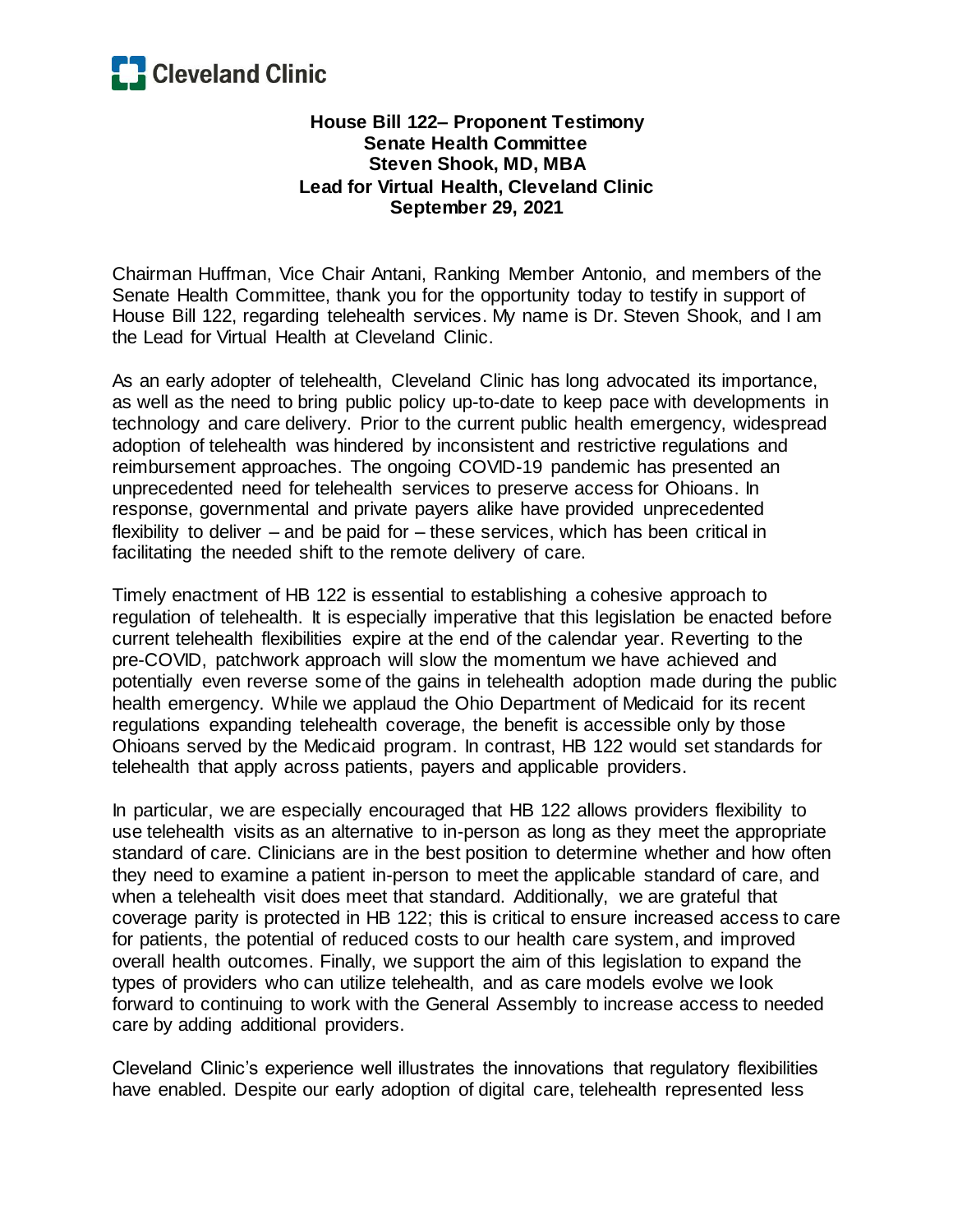## **C** Cleveland Clinic

than 2 percent of the total care provided throughout Cleveland Clinic in early 2020 – an experience not unlike that of other large healthcare organizations. Since the beginning of the pandemic, Cleveland Clinic has expanded its use of telehealth by:

- **Developing a home monitoring program for patients who test positive for COVID-10:** Enrolled patients are called daily to make sure they are doing well; if their symptoms escalate, they are referred to a physician on virtual standby for additional assessment. The clinical monitoring is aided by an app within our patient portal that allows patients to report symptoms, along with pulse oximetry and temperature monitoring. To date, over 7,200 patients have been enrolled in this program; since Cleveland Clinic performs the majority of testing in our region, this number represents almost half of the cases in Cuyahoga County. The program has demonstrated success at keeping patients at home, preventing admissions and reducing the mortality rate.
- **Expanding remote monitoring of chronic conditions:** The COVID monitoring program was modeled on an existing Cleveland Clinic program to monitor patients with chronic conditions; at the beginning of the pandemic, this program was scaled from 2500 to over 19,000 patients. These patients are monitored by a panel of nurses, who also can access data automatically uploaded by monitoring equipment such as blood pressure cuffs, pulse oximator, glucometers, scales, pacemakers and sleep apnea machines. Patients with escalating symptoms are referred to a doctor for further evaluation; in some cases, we may deploy Clinicemployed paramedics to provide hands-on care as appropriate, including a full physical exam, medication reconciliation, facilitation of a virtual visit, or administration of IVs or IV medications. We have observed a reduction in inpatient admissions as a result of this program.
- **Expanding the reach of specialty providers:** In the span of 6 weeks (from March 7 to April 11), hundreds of Cleveland Clinic providers were newly trained or retrained in providing virtual care; many were specialists who did not previously provide telehealth services. This allowed us to continue to offer scheduled visits with those specialists, minimizing disruption of care. Additionally, ICU telemedicine allows our clinical teams to amplify the expertise of the limited numbers of intensivists to a broader pool of severely ill COVID-19 patients in multiple locations. We also are able to use telehealth to allow COVID-19-positive clinicians quarantined at home to continue to see patients in the emergency department (ED). This allows our EDs to continue to handle the same number of patients, while allowing providers who could not work in person due to infectious risk to evaluate and treat patients who do not require hands-on intervention.

There are clear benefits to telehealth outside the pandemic context, as well. Telehealth visits allow providers to meet patients where they are. It also allows providers to work with patients in rural areas where access issues persist, and where providers are limited. Expanding access to care in this way is especially important when we consider specialties that are in high demand, such as psychiatry and mental health providers. Another great example is stroke care, where experts every day connect into EDs within minutes using telemedicine, preserving precious time and saving lives.